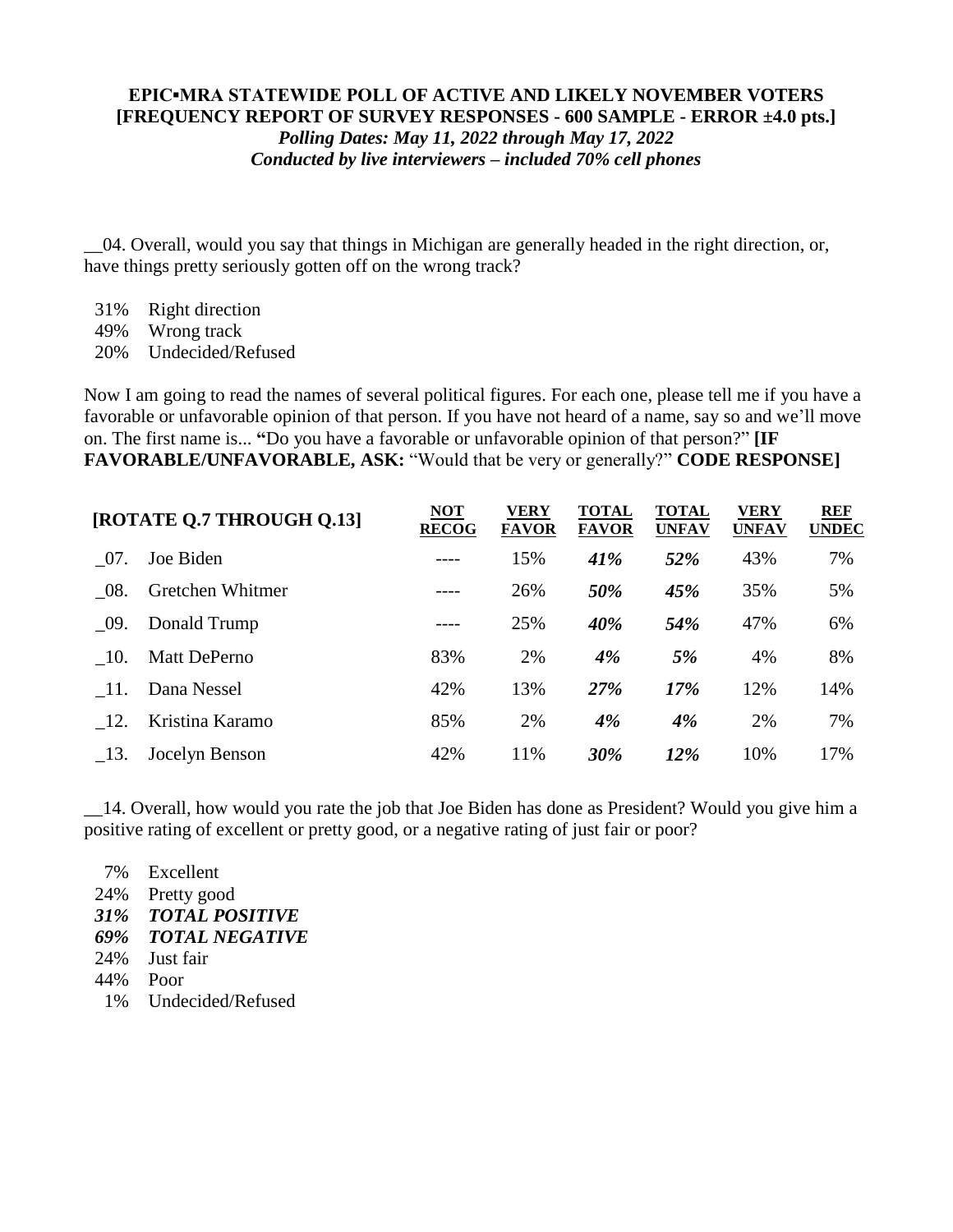- 17% Excellent
- 30% Pretty good
- *47% TOTAL POSITIVE*
- *52% TOTAL NEGATIVE*
- 21% Just fair
- 31% Poor
- 1% Undecided/Refused

\_\_16. Thinking about the November general election for Governor, if the election were held today, would you vote for **[ROTATE]** the Republican candidate or Gretchen Whitmer the Democrat?

**[IF UNDECIDED, ASK:** "Well, if the election was being held today, and you had to decide right now, which candidate would you lean toward?" **AND CODE BEST RESPONSE]** 

- 36% The Republican candidate
- 10% Lean toward the Republican candidate
- *46% TOTAL VOTE REPUBLICAN CANDIDATE*
- *45% TOTAL VOTE WHITMER*
- 39% Gretchen Whitmer the Democrat
- 6% Lean toward Whitmer the Democrat
- 9% Undecided/Refused

\_\_17. If the election for Michigan Attorney General were held today and the candidates were **[ROTATE]** Matt DePerno and Dana Nessel, would you vote for **[ROTATE]** Matt DePerno the Republican or Dana Nessel the Democrat?

**[IF UNDECIDED, ASK:** "Well, if the election was being held today, and you had to decide right now, which candidate would you lean toward?" **AND CODE BEST RESPONSE]** 

- 30% Matt DePerno the Republican
- 11% Lean toward DePerno the Republican
- *41% TOTAL VOTE DEPERNO*
- *43% TOTAL VOTE NESSEL*
- 33% Dana Nessel the Democrat
- 10% Lean toward Nessel the Democrat
- 16% Undecided/Refused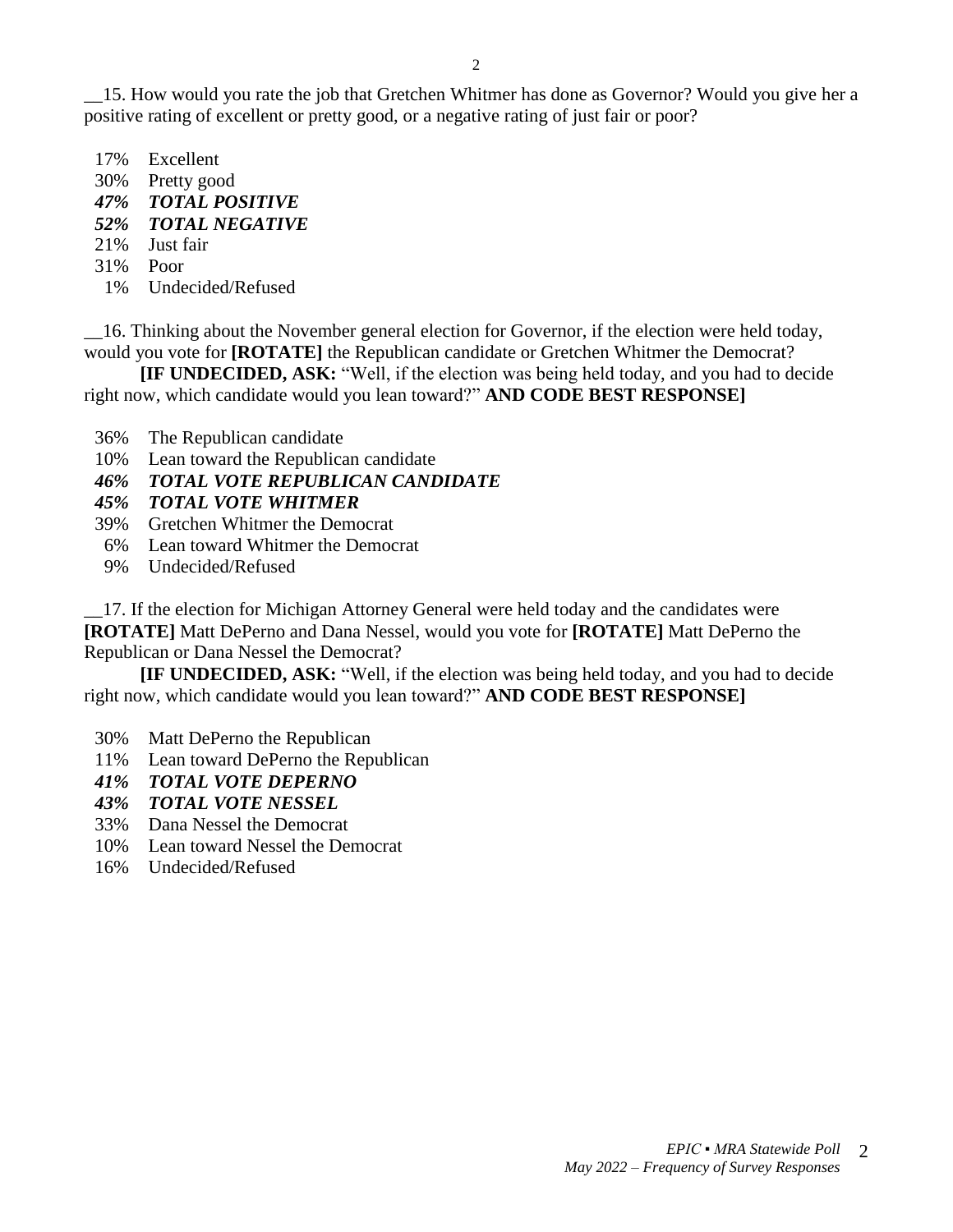**[IF UNDECIDED, ASK:** "Well, if the election was being held today, and you had to decide right now, which candidate would you lean toward?" **AND CODE BEST RESPONSE]** 

- 29% Kristina Karamo the Republican
- 9% Lean toward Karamo the Republican
- *38% TOTAL VOTE KARAMO*
- *47% TOTAL VOTE BENSON*
- 37% Jocelyn Benson the Democrat
- 10% Lean toward Benson the Democrat
- 15% Undecided/Refused

\_\_20. Do you think that Joe Biden and the Democrats stole the election from Donald Trump, or do you think that Joe Biden won the election fair and square?

- 27% Joe Biden stole the election from Donald Trump
- 61% Joe Biden won the election fair and square
- 12% Undecided/Refused

\_\_21. If the U.S. Supreme Court decides to overturn the Roe versus Wade decision that made abortions legal, would you agree or disagree with that decision? **[IF AGREE/ DISAGREE, ASK: "**Would that be strongly or somewhat?" **AND CODE BEST RESPONSE]**

- 19% Strongly agree with decision to overturn Roe v Wade
- 7% Somewhat agree with decision to overturn Roe v Wade
- *26% TOTAL AGREE*
- *63% TOTAL DISAGREE*
- 9% Somewhat disagree with decision to overturn Roe v Wade
- 54% Strongly disagree with decision to overturn Roe v Wade
- 10% Undecided/Refused

Finally, I would like to ask a few questions about you - for statistical purposes only.

\_\_41. Do you think of yourself as pro-choice, meaning that you support allowing women to have the right to an abortion, or do you consider yourself pro-life, meaning that you oppose abortions, except when it is necessary to save the life of the mother?

- 57% Pro-choice women have the right to an abortion
- 33% Pro-life against abortions except to save life of mother
- 10% Undecided/Refused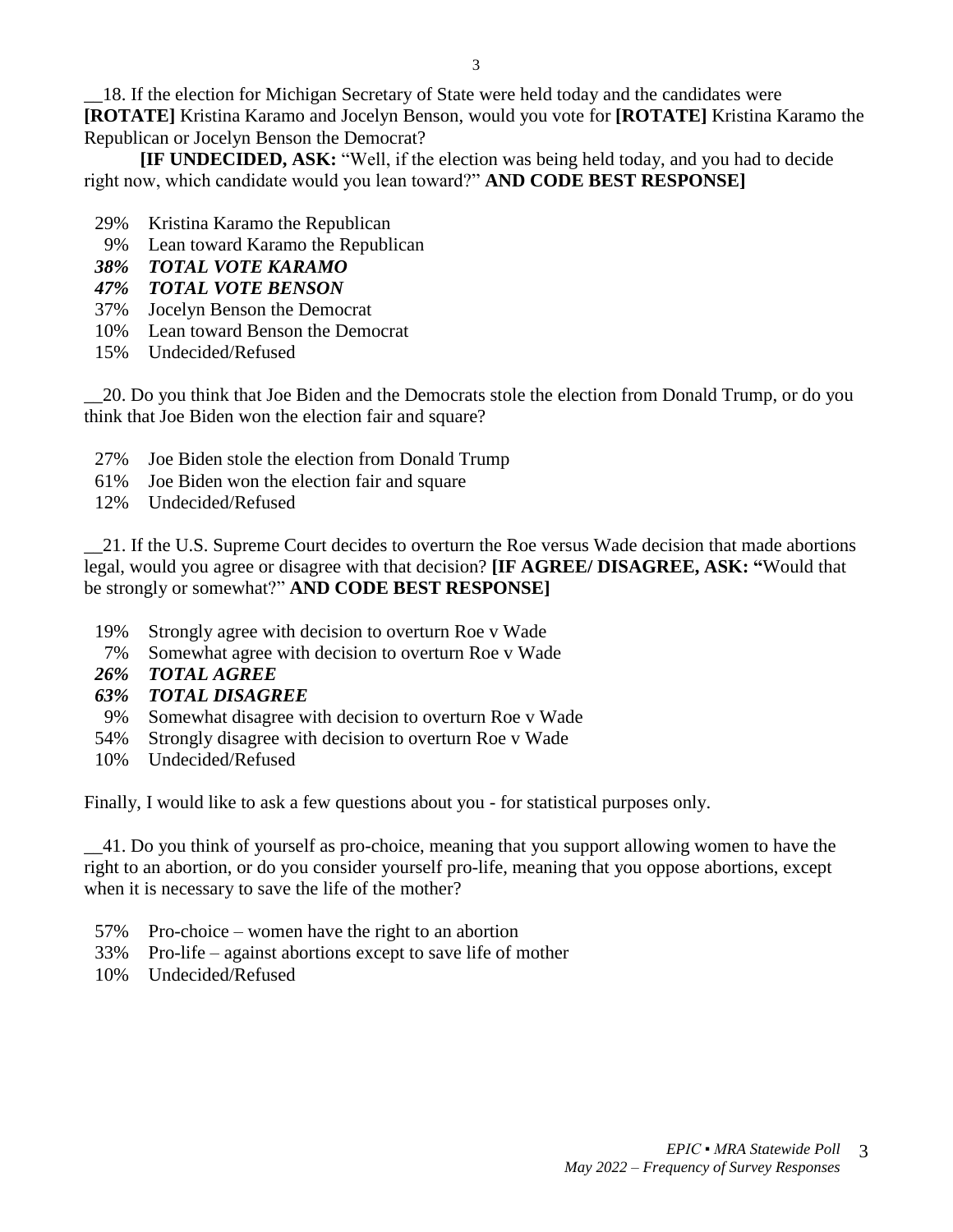\_\_44. Could you please tell me in what year you were born? **[IF REFUSED, ASK:** 'Would you please tell me into which of the following categories your age would fall? Please stop me when I get to a category that applies to you.' **AND READ 1 TO 4]**

## **[RECORD YEAR HERE \_\_\_ \_\_ \_\_ \_\_ \_\_ \_\_ AND THEN CODE BELOW]**

| 18\% 18\, to 34\, years | $(1988 \text{ to } 2004)$  |
|-------------------------|----------------------------|
| 19% 35 to 49            | $(1973 \text{ to } 1987)$  |
| $30\%$ 50 to 64         | $(1958 \text{ to } 1972)$  |
| 31% 65 and over         | $(1957 \text{ or before})$ |
|                         |                            |

2% Undecided/Refused

\_\_45. What is the last grade or level of schooling you completed? **[DO NOT READ – CODE BEST RESPONSE]**

- 3% 1st to 11th Grade
- 15% High School Graduate
- 3% Non-college post high school (technical training)
- 29% Some college
- 36% College graduate
- 12% Post graduate school
- 2% Undecided/Refused

\_\_47. Which of the following racial or ethnic groups best describes you - White, African American or Black, Hispanic or Latino, Asian, Native American, of mixed-race, or some other group or race?

- 79% White
- 12% African American/Black
- 1% Hispanic or Latino (Puerto Rican, Mexican-American etc.)
- 1% Asian
- 1% Native American
- 1% Mixed race
- 1% Other
- 4% Undecided/Refused

\_\_48. Would you describe yourself as **(ROTATE)** conservative, moderate, or liberal?

- 36% Conservative
- 30% Moderate
- 21% Liberal
- 13% Undecided/Refused